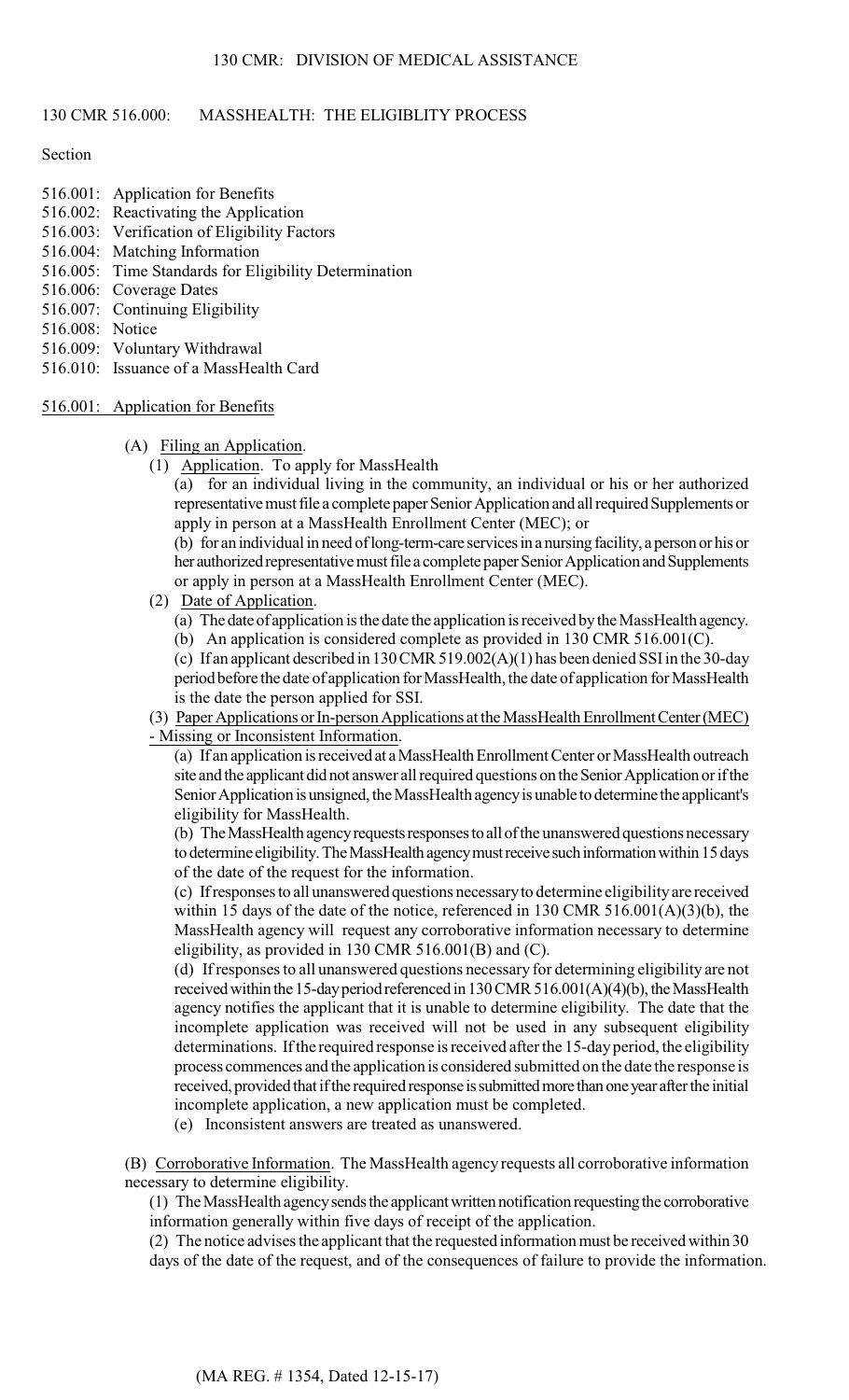## 130 CMR: DIVISION OF MEDICAL ASSISTANCE

#### 516.001: continued

(C) Receipt of Corroborative Information. If the requested information, with the exception of verification of citizenship, identity, and immigration status, is received within 30 days of the date of the request, the application is considered complete. The MassHealth agency will determine the coverage type providing the most comprehensive medical benefits for which the applicant is eligible. If such information is not received within 30 days of the date of the request, MassHealth benefits may be denied.

# 516.002: Reactivating the Application

The MassHealth agency will reactivate the application after a denial of eligibility for failure to provide requested verifications.

(A) If the requested information is received within 30 days of the date of denial, the date of receipt of one or more of the verifications is considered the date of reapplication.

(B) The date of reapplication replaces the date of the denied application. The applicant's earliest date of eligibility for MassHealth is based on the date of reapplication.

(C) If the reapplication is subsequently denied and not appealed, the applicant must submit a new application to pursue eligibility for MassHealth. The earliest date of eligibility for MassHealth is based on the date of the new application.

 (D) If the denial is due to excess assets, the date of reapplication is described at 130 CMR 520.004: *Asset Reduction*.

(E) A new application is required if a reapplication is not received within 30 days from the date of denial.

# 516.003: Verification of Eligibility Factors

 The MassHealth agency requires verification of eligibility factors including income, assets, residency, citizenship, immigration status, and identity as described in 130 CMR 517.000: *MassHealth: Universal Eligibility Requirements*, 130 CMR 518.000: *MassHealth: Citizenship and Immigration*, and 130 CMR 520.000: *MassHealth: Financial Eligibility*.

(A) Information Matches. The MassHealth agency initiates information matches with federal and state agencies and other informational services, as described at 130 CMR 516.004, when an application is received in order to verify eligibility.

(B) Electronic Data Sources. If electronic data sources are unable to verify or are not reasonably compatible with the attested information, additional documentation will be required from the individual.

(C) Request for Information Notice. If additional documentation is required, including corroborative information as described at 130 CMR 516.001(B), a Request for Information Notice will be sent to the applicant listing all requested verifications and the deadline for submission of the requested verifications.

(D) Time Standards. The following time standards apply to the verification of eligibility factors. (1) The applicant or member has 30 days from the receipt of the Request for Information Notice to provide all requested verifications.

(2) If the applicant or member fails to provide verification of information within 30 days of receipt of the MassHealth agency's request, MassHealth coverage is denied or terminated.

(3) A new application is required if a reapplication is not received within 30 days of the date of denial.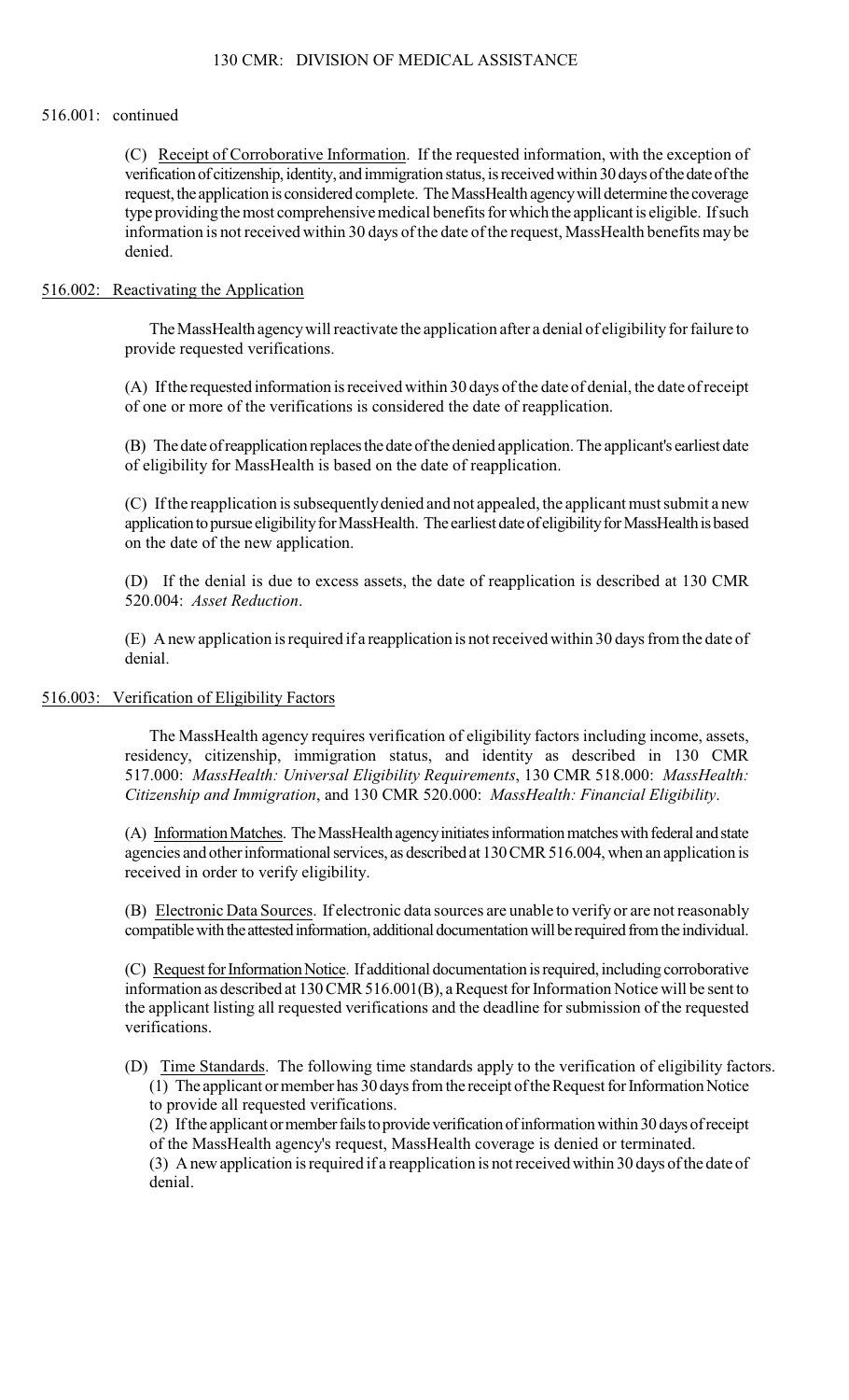### 516.003: continued

(E) Reasonable Opportunity to Verify Citizenship and Identity or Immigration Status. The MassHealth agency provides applicants and members a reasonable opportunity period to provide satisfactory documentary evidence of citizenship and identity or immigration status if MassHealth's electronic data matches are unable to verify the applicant's citizenship or immigration status.

- (1) Time Standards. The reasonable opportunity period begins on, and extends 90 days from,
- the date on which an applicant or member receives a reasonable opportunity notice.
- (2) Coverage Start Date.

(a) Coverage for individuals who receive a reasonable opportunity period begins on the date the Request for Information Notice is sent.

(b) If satisfactory documentary evidence of citizenship and identity or immigration status is received before the end of the reasonable opportunity period, retroactive coverage is provided for the verified coverage type in accordance with 130 CMR 516.006.

(F) Reasonable Opportunity Extension. Applicants or members who have made a good faith effort to resolve inconsistencies or obtain verification of citizenship and identity or immigration status may receive a 90-day extension. Requests for a reasonable opportunity extension must be made before the expiration of the verification time period.

(G) Verification Exceptions for Special Circumstances. Except with respect to the verifications of citizenships and immigration status, the MassHealth agency will permit, on a case-by-case basis, self-attestation of individuals for all eligibility criteria when documentation does not exist at the time of application or renewal, or is not reasonably available, such as in the case of individuals who are homeless or have experienced domestic violence or a natural disaster.

## 516.004: Matching Information

The MassHealth agency initiates information matches with other agencies and information sources when an application is received in order to update or verify eligibility. These agencies and information sources may include, but are not limited to, the following agencies: Federal Data Services Hub, the Department of Unemployment Assistance, Department of Public Health's Bureau of Vital Statistics, Department of Industrial Accidents, Department of Veterans' Services, Department of Revenue, Bureau of Special Investigations, Social Security Administration, Systematic Alien Verification for Entitlements, Department of Transitional Assistance, health insurance carriers, and banks and other financial institutions.

## 516.005: Time Standards for Eligibility Determination

(A) For applicants who do not apply on the basis of a disability, a determination of eligibility must be made within 45 days from the date of receipt of the completed application. All requested information must be received within 30 days of the date of request.

(B) For applicants who apply for MassHealth on the basis of a disability, a determination of eligibility must be made within 90 days from the date of receipt of the completed application, including a disability supplement, if required.

(C) If the MassHealth agency determines that unusual circumstances exist, the timeframes for determining eligibility are extended. Unusual circumstances include delay caused by the applicant, by an examining physician, or by other events beyond the control of the MassHealth agency.

# 516.006: Coverage Date

# (A) Start Date of Coverage.

 the coverage type for which the applicant may be eligible. 130 CMR 519.000: *MassHealth:*  (1) For individuals applying for coverage, the date of coverage for MassHealth is determined by *Coverage Types* describes the rules for establishing this date.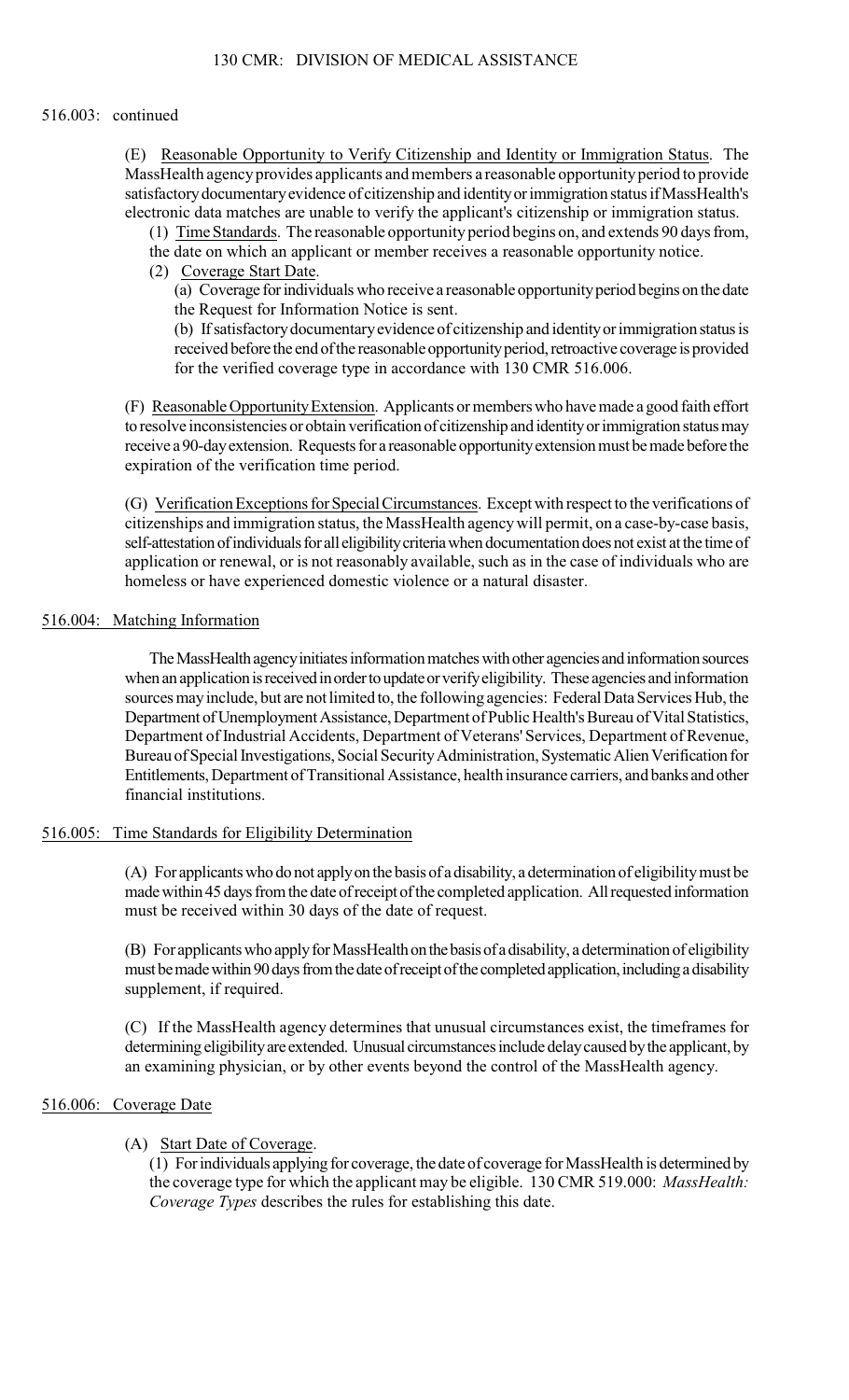### 516.006: continued

(2) The begin date of MassHealth Standard, Family Assistance, or Limited coverage may be retroactive to the first day of the third calendar month before the month of application, if covered medical services were received during such period, and the applicant or member would have been eligible at the time services were provided. If more than one application has been submitted and not denied, the begin date will be based on the earliest application that is approved. Retroactive eligibility does not apply to services rendered under a home- and community-based services waiver provided under section 1915(c) of the Social Security Act.

(B) End Date of Coverage. MassHealth benefits terminate or downgrade no sooner than 14 days from the date of the termination or downgrade notice unless the MassHealth member timely files an appeal and requests continued MassHealth benefits pending such appeal.

# 516.007: Continuing Eligibility

(A) Annual Renewals. The MassHealth agency reviews eligibility once every 12 months. Eligibility may also be reviewed as a result of a member's changes in circumstances or a change in MassHealth eligibility rules, or as a result of a member's failure to provide verification within requested time frames. The MassHealth agency updates eligibility based on information received as the result of such review. The MassHealth agency reviews eligibility

 (1) by information matching with other agencies, health insurance carriers, and information sources;

- (2) through a written update of the member's circumstances on a prescribed form;
- (3) through an update of the member's circumstances, in person; or
- (4) based on information in the member's case file.

# (B) Eligibility Determinations. The MassHealth agency determines, as a result of this review, if

- (1) the member continues to be eligible for the current coverage type;
- (2) the member's current circumstances require a change in coverage type; or
- (3) the member is no longer eligible for MassHealth.
- (C) Eligibility Reviews. MassHealth reviews eligibility in the following ways.

(1) Automatic Renewal. Households, whose continued eligibility can be determined based on electronic data matches with federal and state agencies, will have their eligibility automatically renewed.

(a) The MassHealth agency will notify the member if eligibility has been reviewed using the automatic renewal process.

(b) If the member's coverage type changes to a more comprehensive benefit, the start date for the new coverage is determined as described at 130 CMR 516.006.

(2) MassHealth Eligibility Renewal Application. If the individual is residing in the community and his or her continued eligibility cannot be determined based on reliable information contained in his or her account or electronic data match with federal and state agencies, a MassHealth eligibility review form must be completed.

(a) The MassHealth agency will notify the member of the need to complete the MassHealth eligibility review form.

(b) The member will be given 45 days from the date of the request to return the paper MassHealth eligibility review form.

1. If the review is completed within 45 days, eligibility will be determined using the information provided by the individual with verification confirmed through electronic data matches if available.

2. If the review is not completed within 45 days, eligibility will be terminated within 14 days from the date of the termination notice.

3. If the requested review form is submitted within 30 days from the date of the termination, a second eligibility determination is made within 15 days. Eligibility may be established retroactive to the date of termination, if otherwise eligible.

(c) If the member's coverage type changes, the start date for the new coverage type is effective as of the date of the written notice.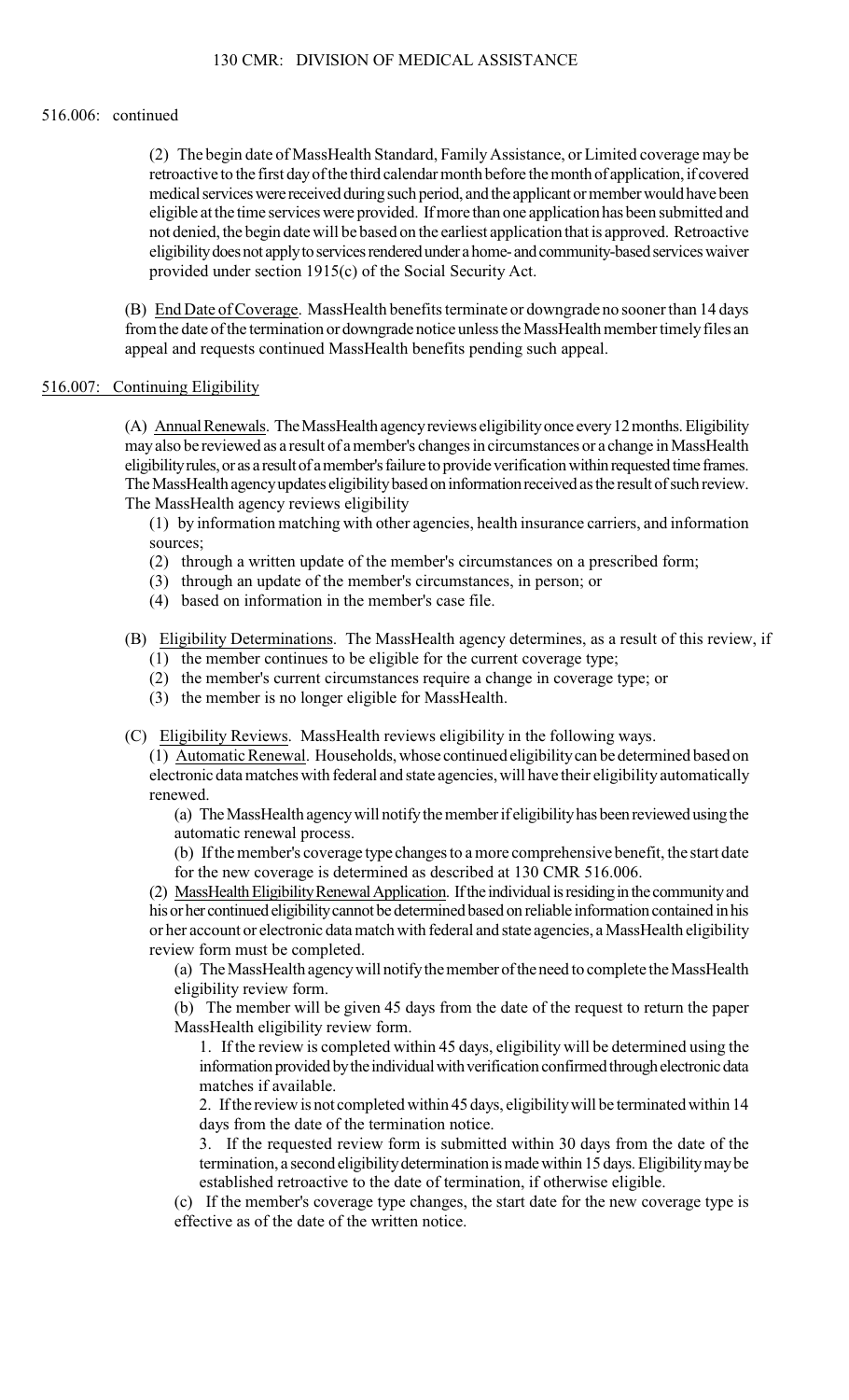#### 516.007: continued

 (3) Review Form for Individuals in Need of Long-term-care Services in a Nursing Facility. If the individual is in need of long-term-care services in a nursing facility and his or her continued eligibility cannot be determined based on reliable information contained in his or her account or electronic data match with federal and state agencies, a written update of the member's circumstances on a prescribed form must be completed.

(a) The MassHealth agency will notify the member of the need to complete the prescribed review form.

(b) The member will be given 45 days to return the review form to the MassHealth agency. 1. If the review is completed within 45 days, eligibility will be determined using the information provided by the individual with verification confirmed through electronic data matches if available.

2. If the review is not completed within 45 days, eligibility will be terminated within 14 days from the date of the termination notice.

3. If the requested review form is submitted within 30 days from the date of the termination, a second eligibility determination is made within 15 days. Eligibility may be established retroactive to the date of termination, if otherwise eligible.

(c) If the member's coverage type changes, the start date for the new coverage type is effective as of the date of the written notice.

(4) Periodic Data Matches. The MassHealth agency matches files of MassHealth members with other agencies and information sources as described in 130 CMR 516.004 to update or verify eligibility.

 (a) If the electronic data match indicates a change in circumstances that would result in potential reduction or termination of benefits, the MassHealth agency will notify the member of the information that was received through the data match and require the member to respond within 30 days of the date of the notice.

1. If the member responds within 30 days and confirms the data is correct, eligibility will be determined using the confirmed data from the electronic data match.

2. If the member responds within 30 days and provides new information, eligibility will be determined using the information provided by the member. Additional verification will be required.

3. If the member does not respond within 30 days, eligibility will be determined using available information received from the electronic data sources. If information necessary for eligibility determination is not available from electronic data sources, MassHealth coverage will be terminated.

 a notice informing him or her of the start date for the new benefit. The effective date of the (b) If the electronic data match indicates a change in circumstances that would result in an increase or no change in benefits, the MassHealth agency will automatically update the case using the information received from the electronic data match and redetermine eligibility. If the member's coverage type changes to a more comprehensive benefit, the member will be sent change is the date of the redetermination of eligibility.

# 516.008: Notice

(A) The MassHealth agency provides all applicants and members a written notice of the eligibility determination for MassHealth. The notice contains an eligibility decision for each member who has requested MassHealth, and either provides information so the applicant or member can determine the reason for any adverse decision or directs the applicant or member to such information.

(B) The MassHealth agency also provides to members notice of any changes in coverage type or patient-paid amount, or loss of coverage.

 community spouse, as defined at 130 CMR 520.016(B)(1)(c): *Right to Appeal*. This may include, (C) In addition to sending notices to applicants and members, such written notices are provided to the authorized representative, the institution, if authorized by the applicant or member, as well as to the in the case of death, the executor, administrator, or legal representative of the deceased individual's estate.